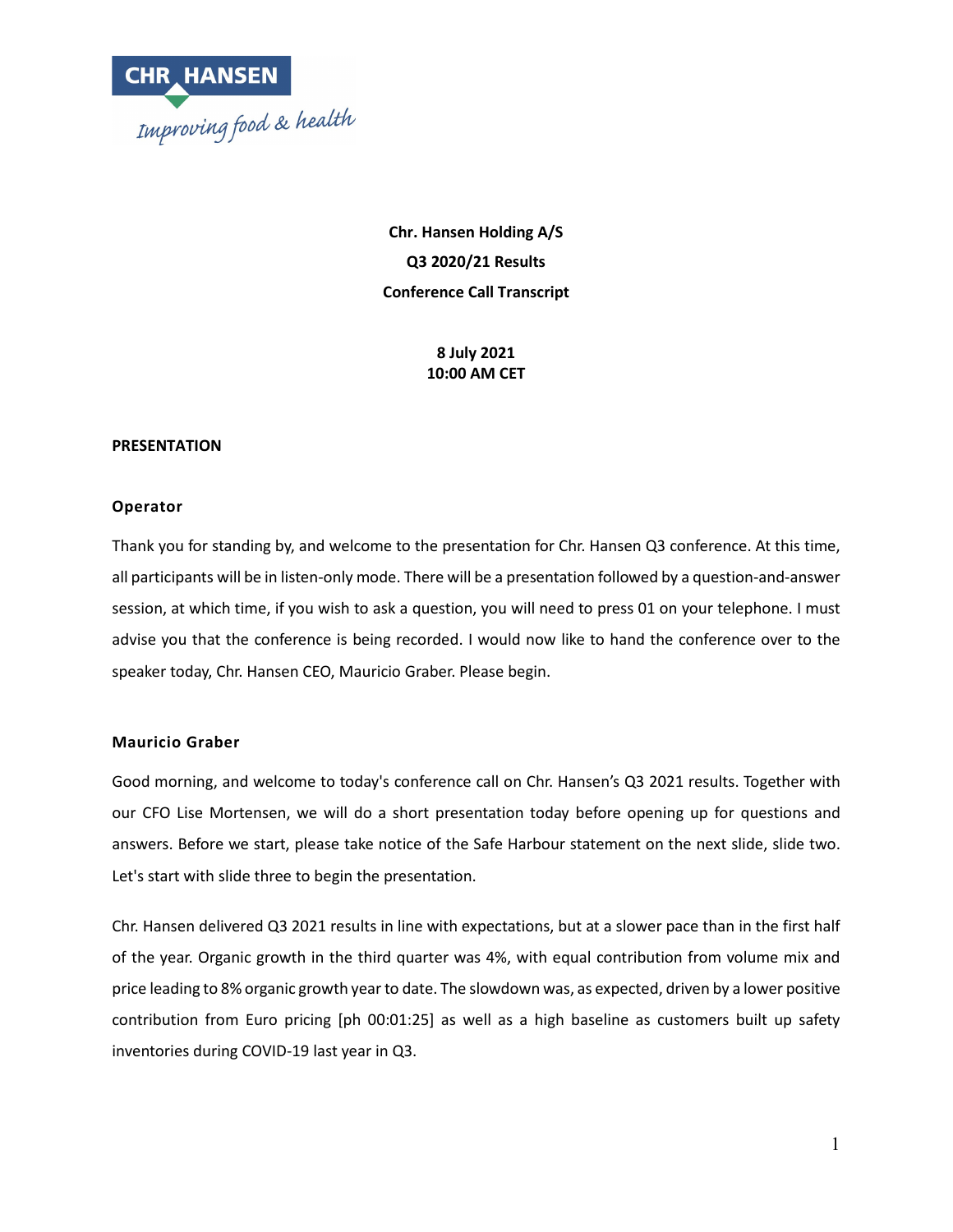

In Food Cultures and Enzymes, we saw acceptable volume growth of 2%, driven by continued solid momentum in cheese [ph 00:01:46] and reduced negative impact from China, leading to 5% organic growth in Q3.

The performance in Health and Nutrition, on the other hand, was not fully satisfactory, with zero percent organic growth in the quarter as large Human Health customers adjusted their order volume in the third quarter to reduce elevated stock levels as a response to slower demand in the traditional sales channels.

Contrary to that, our newly-acquired probiotic businesses, whose customers have a strong online presence, deliver a strong third quarter, which reconfirms the strategic decision we have taken with the acquisitions to broaden our customer base in the markets we serve with our strain [ph 00:02:34] to solution offering. Animal and Plant Health delivered solid growth, as expected.

Now, looking at profitability, our EBIT margin before special items in Q3 was 29.3% compared to 34.5% last year. The underlying EBIT margin before special items, meaning our margin excluding the recent acquisitions, was 33.1%. The key drivers for the margin decline of 1.4 percentage points in the underlying business were FX and a return to more normal spending patterns that offset production efficiencies.

Year to date, the EBIT margin before special items stood at 27.3% well on track to deliver on outlook for the year. Free cash flow before acquisitions, divestments and special items was €120 million compared to €144 million last year, and largely driven by the investment in our HMO lighthouse at the beginning of the year.

Let's turn now to slide four for a strategic overview.

In terms of strategic progress, we are well on track to deliver on our priorities for the financial year for investment in the core, leveraging our lighthouse, and executing the portfolio changes. Re-investing in our core platforms of dairy, animal, and Human Health remain our largest priority as the majority of the growth during the 2025 strategy period will come from these businesses. To defend and expand our market position, we will accelerate commercialisation of new innovations and further expand our global reach and proximity to customers.

Despite travel restrictions and limited ways to engage with customers in person during the pandemic, we have seen an all-time high new launch activity in dairy, with more than ten new products that we have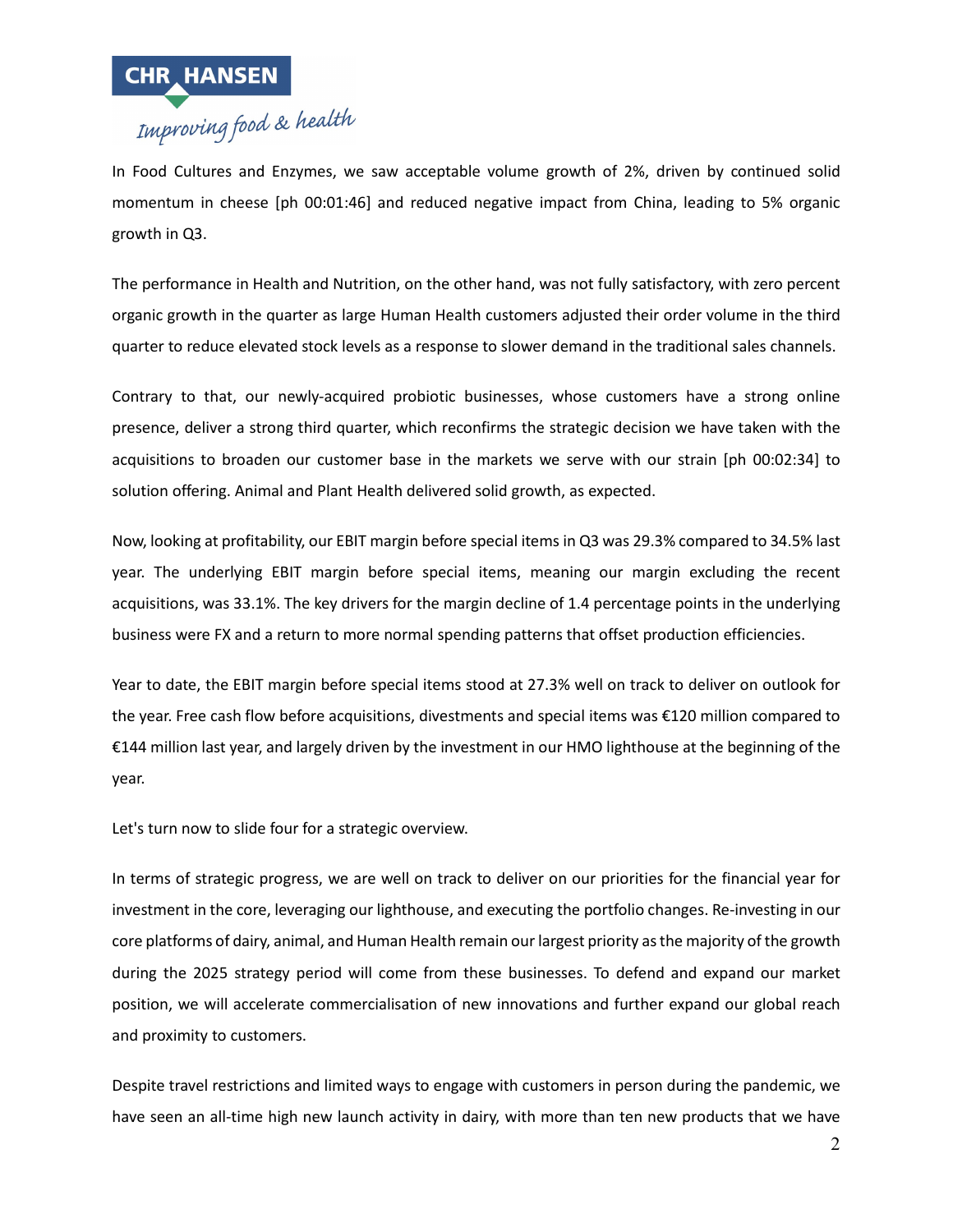

launched, year-to-date, and we have also expanded our digital offering to work even closer with our customers.

In Animal Health, we successfully completed the global roll-out of our poultry probiotic [? 00:05:01], and we recently launched a new cattle probiotic, Bovacillus, in the Americas. Also, we are further expanding a route to market in close collaboration with local sales partners. For example, in Asia Pacific and Latin America.

Human Health next to integrating the recent acquisitions, and despite the current headwinds, remained focused on building science and strengthening our scientific marketing around our industry-leading strain portfolio. For example, in April, we released a new clinical study on the immune balancing benefits of probiotics on stress and sleep of shift workers. We received two new health claims: one for our DDS-1 strain in Canada, and another for our woman's health strain combination, UREX, in Japan, and we rolled out our education programme, the Probiotic Institute, in China and globally.

Furthermore, our dialogues with dietary supplement customers showed that there is more and more demand for full solution offering all the way from scientifically-documented strains to finished products and with our acquired consumer packaging capabilities from UAS Labs, we are well-positioned to cater to these strains [00:06:27] while taking more control over our full supply chain.

Next to re-investing in the core, we also continue to invest and leverage or microbial expertise to build new markets with our lighthouses. In spring, we launched the third generation of our bio-protection range for dairy products, and we also expanded our product offering for fermented plant bases under the new Vega brand.

In Plant Health, we continue to work closely with our partner FMC to bring biological crop protection solutions to farmers in Latin America, the US, and now, also, in Canada.

And lastly, our joint venture, Bacthera, reached a major milestone in May with the receipt of its manufacturing licences for clinical trial production in Denmark and Switzerland.

Looking at our acquisitions, the extent [ph 00:07:27] pillar of our strategy, we are well on track to deliver around €100 million revenue, and we now expect our EBITDA contribution of around €15 million, up €5 million, driven by a slightly improved sales outlook and efficiencies.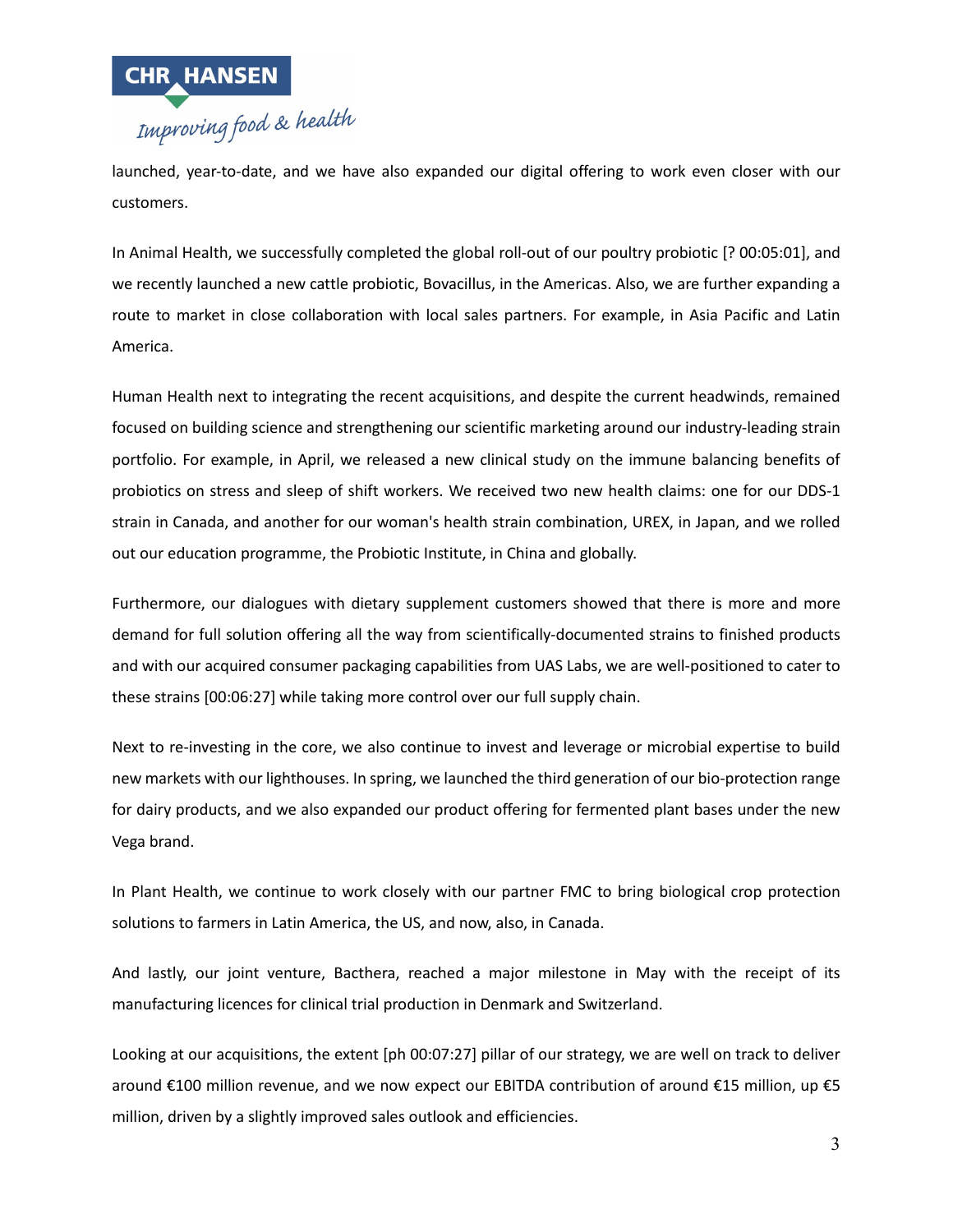

At **Jennewein,** we are on plan to expand our downstream facilities in Germany, and we continue to advance dialogues with customers. However, as we have already discussed last time, the pace at which the market is developing is slower than initially expected. On a positive note, during the period, we were able to prove the strength of our acquired HMO intellectual property by favourably resolving an outstanding litigation case.

Finally, with the closing of the Natural Colors divestment at the end of March, we paid out an extraordinary dividend to shareholders in May equal to the amount of a normalised ordinary dividend for the financial year 19/20. And with these comments, let me now turn to page five for the regional review.

Regionally, the picture remains largely unchanged compared to last quarter. Our largest region - Europe, Middle East and Africa - grew 3% organically in Q3, with good growth in Food Cultures and Enzymes, and declined in Health and Nutrition leading to 5% year-to-date. Both businesses faced a high baseline as customers built up safety inventories during COVID-19 last year.

North America reported 5% organic growth in Q3 on a relatively easier comparable. Food Cultures and Enzymes grew solidly in the third quarter, supported by the reopening of the food [ph 00:09:28] service channel, while Health and Nutrition was negatively impacted by Human Health, as we just discussed. Yearto-date growth was 7%.

Moving onto Latin America, the region delivered 19% organic growth in Q3, with a lower contribution from Euro pricing compared to the first half of the year and driven by both a strong performance in Food Cultures and Enzymes and Health and Nutrition, Year-to-date growth was 30%.

Lastly, Asia Pacific delivered negative growth of 6% in Q3 to flat sales here today, as Health and Nutrition was impacted by a very high and tough baseline comparable, and Food Cultures and Enzymes reported another quarter of declining sales driven by China, though to a lesser extent than in the first half of the year.

Market sources indicate that the Chinese yoghurt market continued to decline at a double-digit rate during the third quarter, but we're cautiously optimistic that momentum will improve over the coming quarters as we see good levels of engagement with customers and a solid pipeline.

And with this, I would like to hand over now to Lise for the segment and group financials.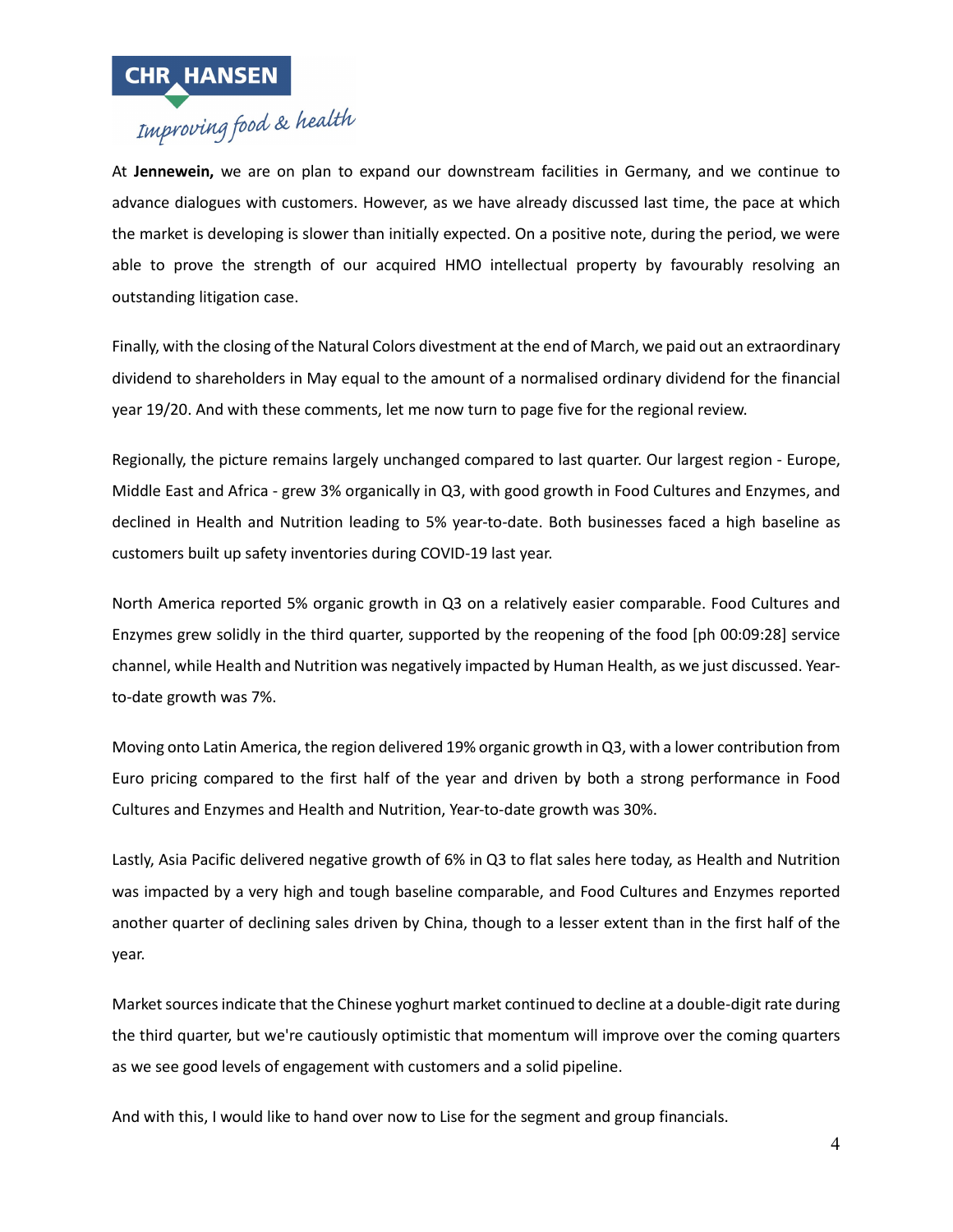

# **Lise Mortensen**

Thank you, Mauricio, and good morning also, from my side. Please move to slide six for the segment review.

Food Cultures and Enzymes grew 5% organically in Q3 and 7% year to date with a 2% contribution from volume mix. Euro pricing contributed 3% in Q3 compared to 6% during first half of the year.

Although the global market for fermented milk continued to decline slightly, while cheese production grew approximately one percentage point, which means that in FC&E, we continue to outperform the underlying market.

If we look at the product segments, we saw a very strong growth in meat and fermented plant bases in Q3, while cheese grew solidly. Fermented milk and enzymes delivered good growth while our probiotics business continued to decline. While volume growth in fermented milk improved slightly compared to the first half of the year, and despite the high comparable, momentum in enzymes normalised following a very strong first half of the year.

Lastly, our bio-protection lighthouse delivered strong growth in Q3, mainly driven by meat, while growth in dairy was moderate. That said, we are seeing the pipeline in fermented milk filling up nicely with the launch of the third generation FRESHQ, but it generally takes six to 12 months for projects to materialise.

Turning to profitability, the Q3 EBIT margin for Food Cultures and Enzymes decreased to 33.0% compared to 34.4% last year as production efficiencies were offset by FX and a return to more normal spending patterns as we ramp up activities, post COVID-19 and as we invest in strategic initiatives to drive growth in the core. Year-to-date, the EBIT margin was 31.6%, compared to 32.9% last year.

In Health and Nutrition - please move to slide seven - organic growth was heavily impacted by the high baseline from last year and de-stocking in Human Health leading to flat volume and organic growth for Q3 and 9% organic growth year-to-date.

In our Human Health legacy business, sales declined both in dietary supplements and infant formula as customers with large exposure to traditional sales channels adjusted their orders to bring down inventory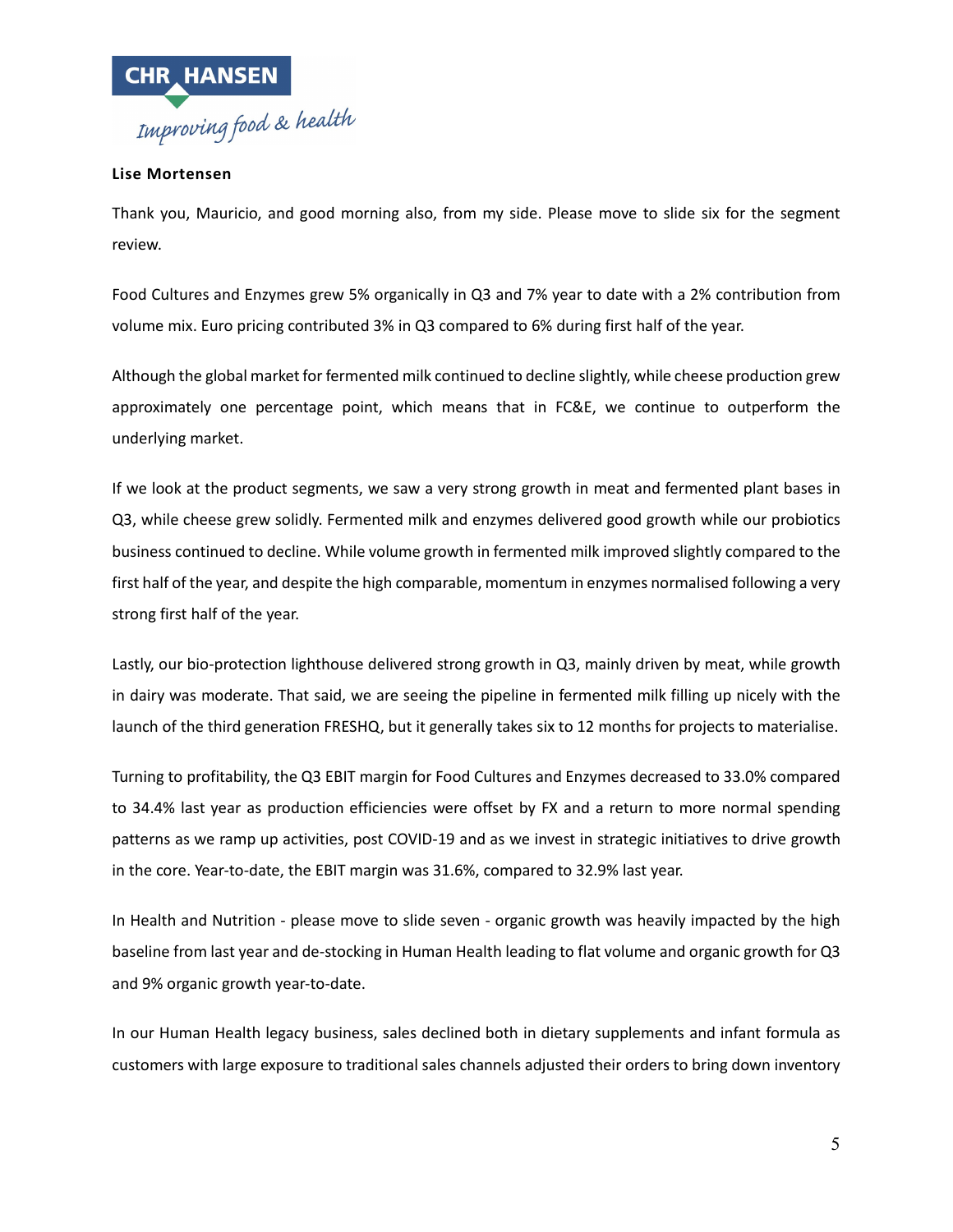

levels. Our recent acquisitions, however, which have a larger exposure to e-commerce market, posted very strong growth.

Turning to our agricultural businesses. In Q3, Animal Health delivered solid growth driven by strong momentum in cattle and good growth in poultry and swine, while Plant Health grew very strongly. With regards to profitability, the underlying EBIT margin was 1.5 percentage points below last year's Q3 as we ramped up activities following the COVID-19 lockdowns, and we also faced a one percentage point headwind from FX. The reported margin was 22.7% and remained impacted by the recent acquisitions. Year-to-date, the reported EBIT margin was 19%, compared to 29.7% last year, and the underlying EBIT margin was 29.2%. In total, the three acquisitions - HSO Health Care, UAS Labs, and **Jennewein** contributed €73 million of revenue year-to-date, and €12 million of EBITDA.

Please turn to the next slide - slide eight - for group financials.

The microbial platform our continuing operations delivered 4% organic growth in Q3. Pricing was driven by our euro price list mechanism, but to a much lesser extent than during the first six months. Acquisitions contributed 11% to absolute revenues in Q3, and adjusting for a negative currency effect, this led to euro growth of 10% for the quarter. Year-to-date organic growth was 8%, and reported sales grew 9%, with a 10% contribution from acquisitions, and an 8% FX headwind.

Moving on to profitability on the next page, page nine.

It was very much in line with expectations. The development in our EBIT margin in the underlying business turned negative in Q3 as the pandemic effect reversed and we returned to more normal spending patterns. Acquisitions had a negative impact of approximately four percentage points, and FX was minus 0.3 percentage points. Year-to-date, the EBIT margin came in at 27.3%, well on track to deliver within our guidance. With regards to the divestment of Natural Colors, we booked a gain of €636 million in the third quarter. This is slightly below the €650 million that we guided for due to final purchase price adjustments.

If we look at the cash flow on the next slide, slide 10, year-to-date, our free cash flow before acquisitions, special items, and divestments decreased compared to last year driven by higher CapEx and lower operating cash flow. The latter was driven by higher working capital that was partly offset by acquisitionrelated tax benefits and higher non-cash adjustments due to depreciation and amortisation charges. The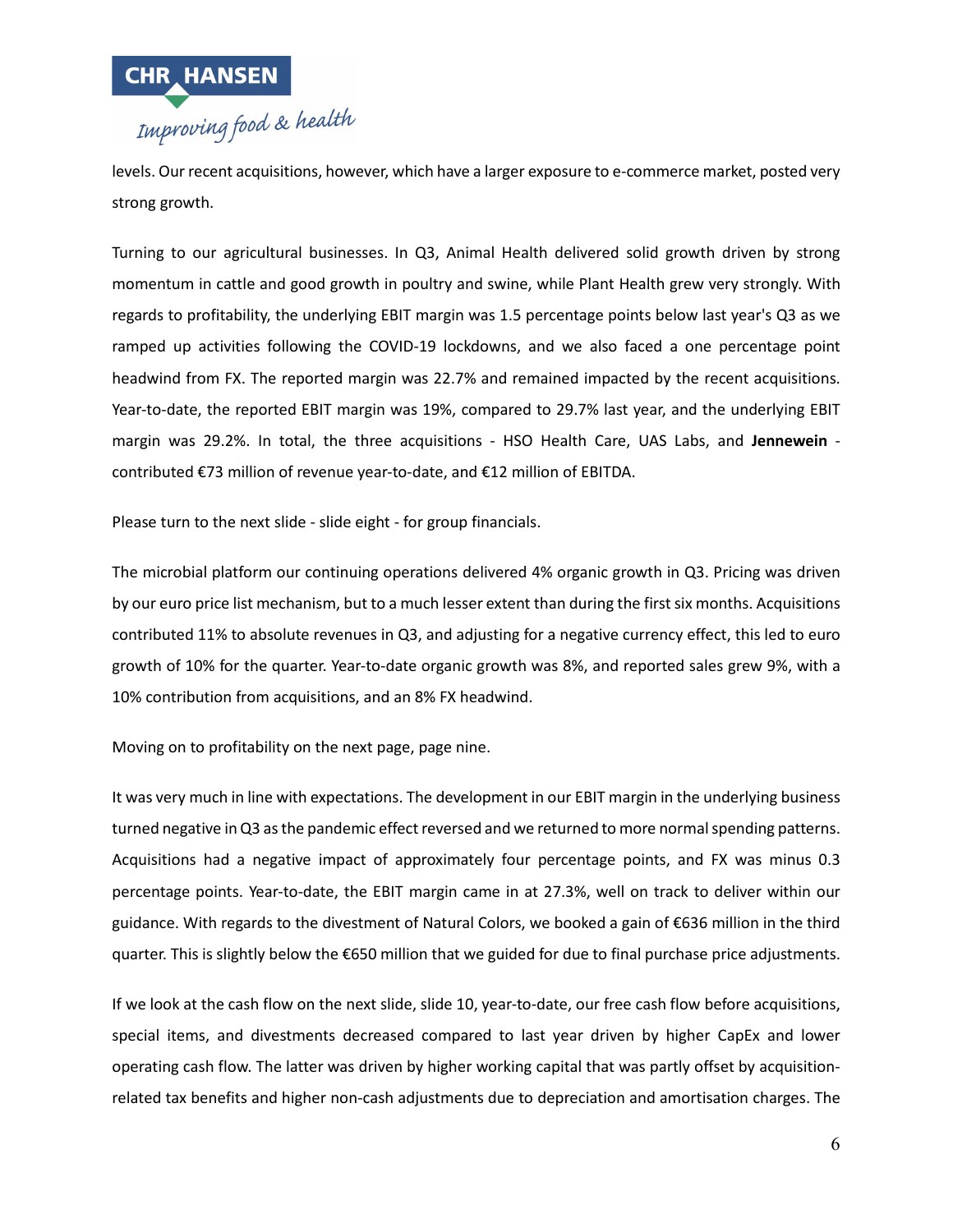

# increase in working capital is partly related to outstanding receivables from the carve out of Natural Colors that have been paid at the beginning of Q4. Working capital is expected to come down to a normalised level by the end of the year. Following the receipt of the proceeds from the Natural Colors divestment, leverage came down to 2.3x EBITDA, and should end around 2x at the end of the year.

And with this, let's turn to page 11 for the outlook.

In light of the performance of the first nine months, we keep our guidance for the financial year 2020/21. Organic revenue is expected to be 6 to 8%, driven by Food Cultures and Enzymes, and supported by a positive contribution from Euro pricing in the range of 3%.

Organic growth in Health and Nutrition will be driven by Animal Health and Plant Health, while we expect Human Health to post a soft fourth quarter as customers continue to work through their inventories and adapt to slower demand. We are also facing some COVID-related supply constraints for certain raw materials, which limit our ability to drive new business in Q4.

On the positive side, the outlook for acquisition looks slightly better than before, thanks to strong momentum in the online sales channel, but still within the guided range of around €100 million.

Our EBIT margin before special items is expected to be 27 to 28%. The EBIT margin of the underlying business is expected to be below last year as FY19/20 contains some positive one-offs. Remember the VAT income in Brazil, and the one-line conciliation [ph 00:19:35] of UAS Labs in Q4. And we will continue to return to more normal cost levels.

Currency is expected to dilute the EBIT margin negatively by up to one percentage points and the acquisitions by 4 to 4.5% percentage points. Free cash flow before special items, acquisitions, and divestments is expected to be €140 million to €160 million, with CapEx of 150 million to 160 million.

And with this, I'm heading back to Mauricio to wrap up the presentation.

# **Mauricio Graber**

Thank you, Lise. To wrap up, Q3 was a softer quarter in line with expectations. With 8% organic growth and EBIT margin before special items of 27.3% after the first nine months, we are well on track to deliver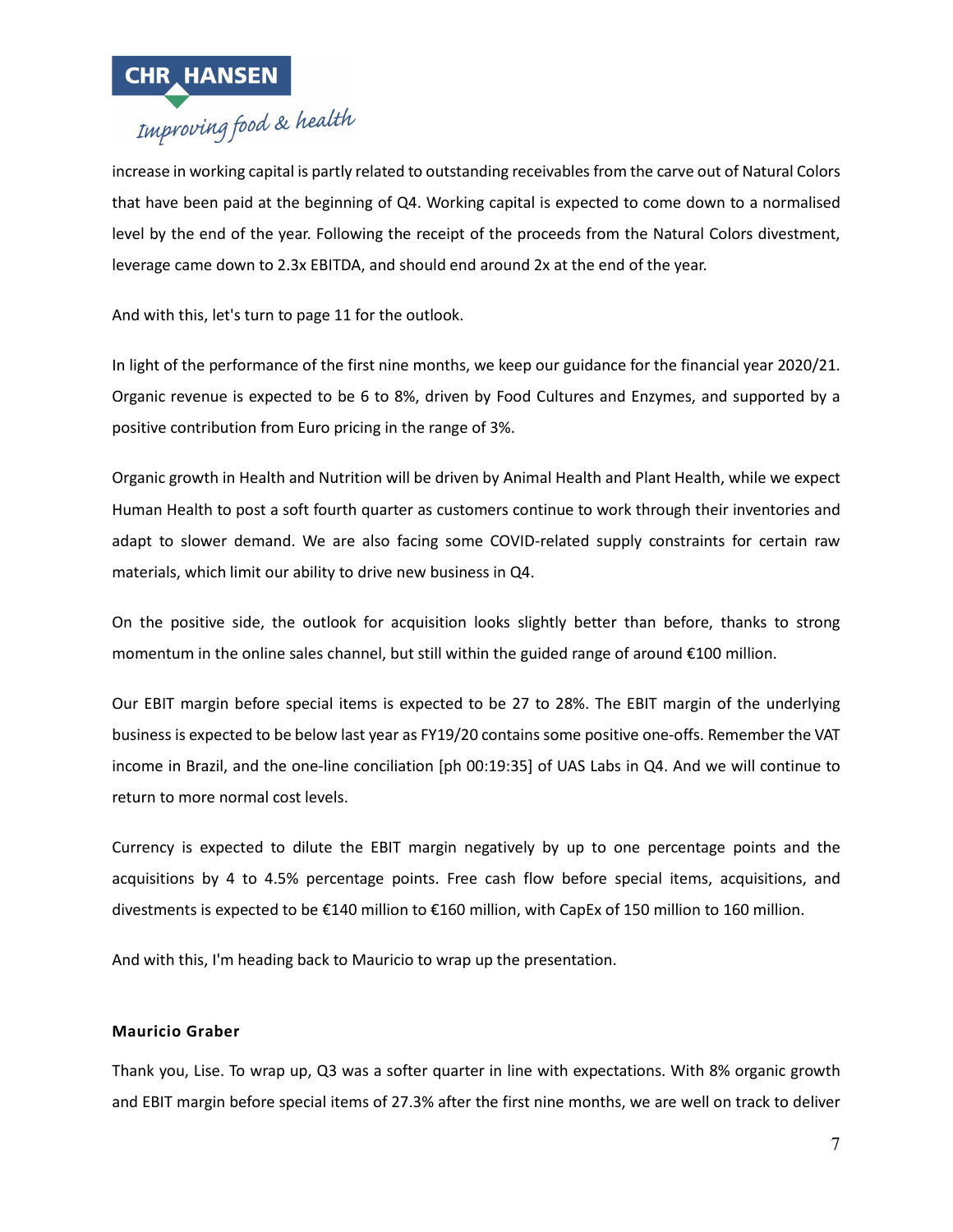

on our ambition for the year. The financial year 2021 is a transition year for Chr. Hansen as we are executing the recent portfolio changes, but we are on the right track.

The integration of UAS Labs and HSO is largely completed, the divestment of Natural Colors closed, and our HMO team is addressing the initial challenges we faced heads on.

As the world gradually reopens, advancing our commercial pipeline and bringing new launches to customers is our number one priority. But we must also acknowledge that uncertainty remains high and that the pandemic will continue to pose challenges short-term, whether it's related to weaker end markets, increased cost focus, or potentially supply bottlenecks. What's important for the coming months is that we stay focused day-to-day, while executing on our 2025 strategic priorities. Thank you for attending on this, and let's open up for questions and answers now.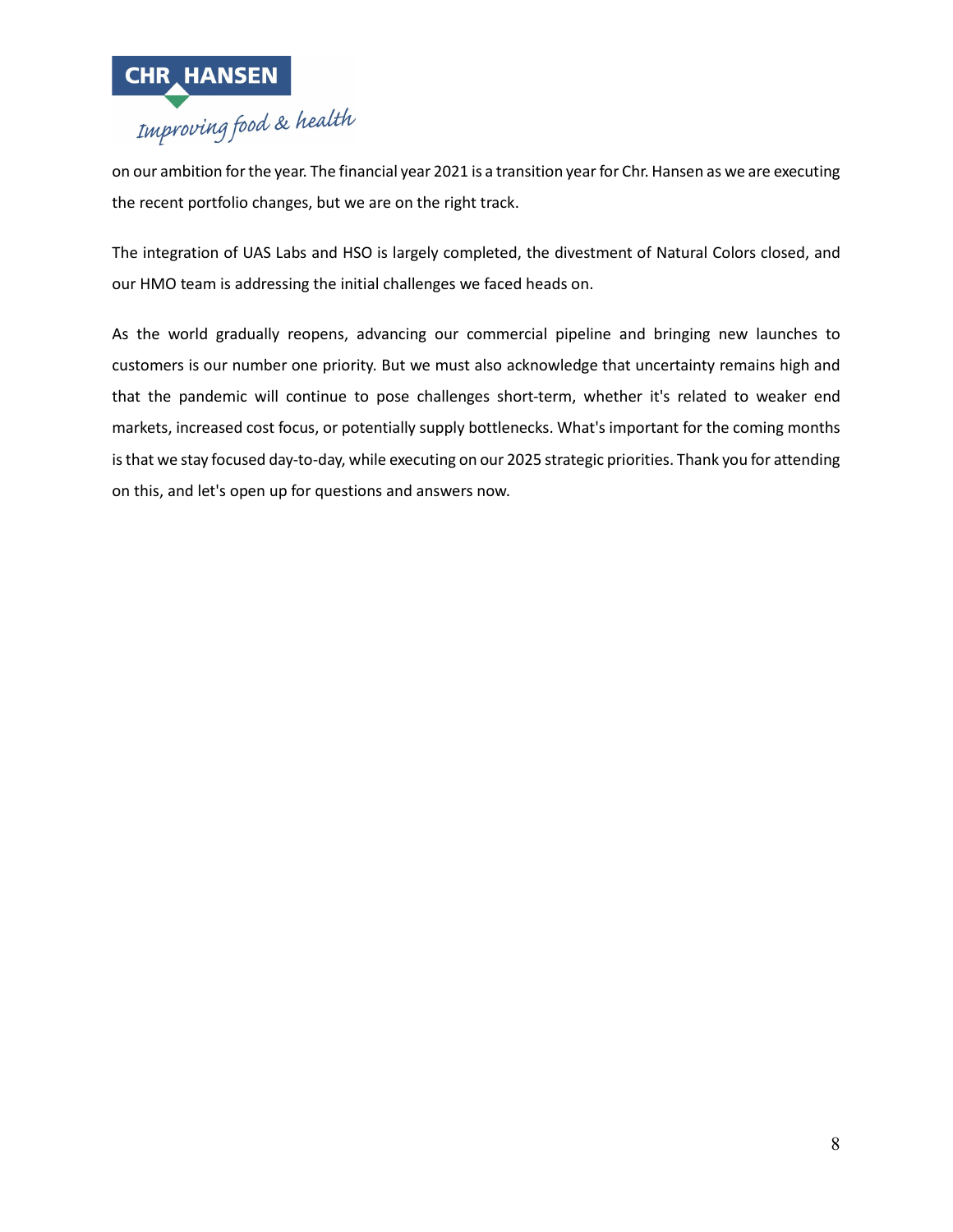

**Q&A**

# **Operator**

Ladies and gentlemen, if you have a question for the speakers, please press 01 now.

And the first question comes from Lars Chopen from Carnegie. Please go ahead. Your line is now open.

#### **Lars Chopen**

Yes. Thank you. A couple of questions from me. One is about your guidance because the 6 to 8% organic growth is, of course, unchanged, but your wording has changed quite a bit. After Q2, you said the highest contribution would come from Health and Nutrition. Now, you say it will be driven by Food Cultures and Enzymes, and I just wonder what that change in wording implies for Q4. Because if the total growth 6 to 8 is driven by Food Cultures and Enzymes, does that imply that for the full year you see Health and Nutrition growing less than the 6 to 8%?

And then, to the same paragraph, in Q2, you mentioned you saw a contribution from Euro base pricing in line with last year, which was 2%. Now, you just say a positive impact. Is that still expected to be 2%? And then, on your raw materials challenges in Human Health. I understand it's related to some of the add-on services you sell on top of the - what shall we call it? I wouldn't call it the basic probiotic because that is advanced, but you understand what I mean. I wonder what duration you see of this challenge. What can you do to mitigate it? And how big do you think the impact is? Thanks.

#### **Mauricio Graber**

Good morning, Lars. Let me take the first part of your comments about the sentiment [ph 00:23:42] in Q4. I will pass it on to Lise and [? 00:23:46] to talk about Euro base pricing, but I will take on the raw materials, as well. So, on Q4 and what you read from our comments today, I think what has transpired is that Human Health had a soft quarter due to very high comparables last year. But it's the part of the Health and Nutrition business that we also see customers in the traditional channel having larger inventories versus the high demand on the pandemic.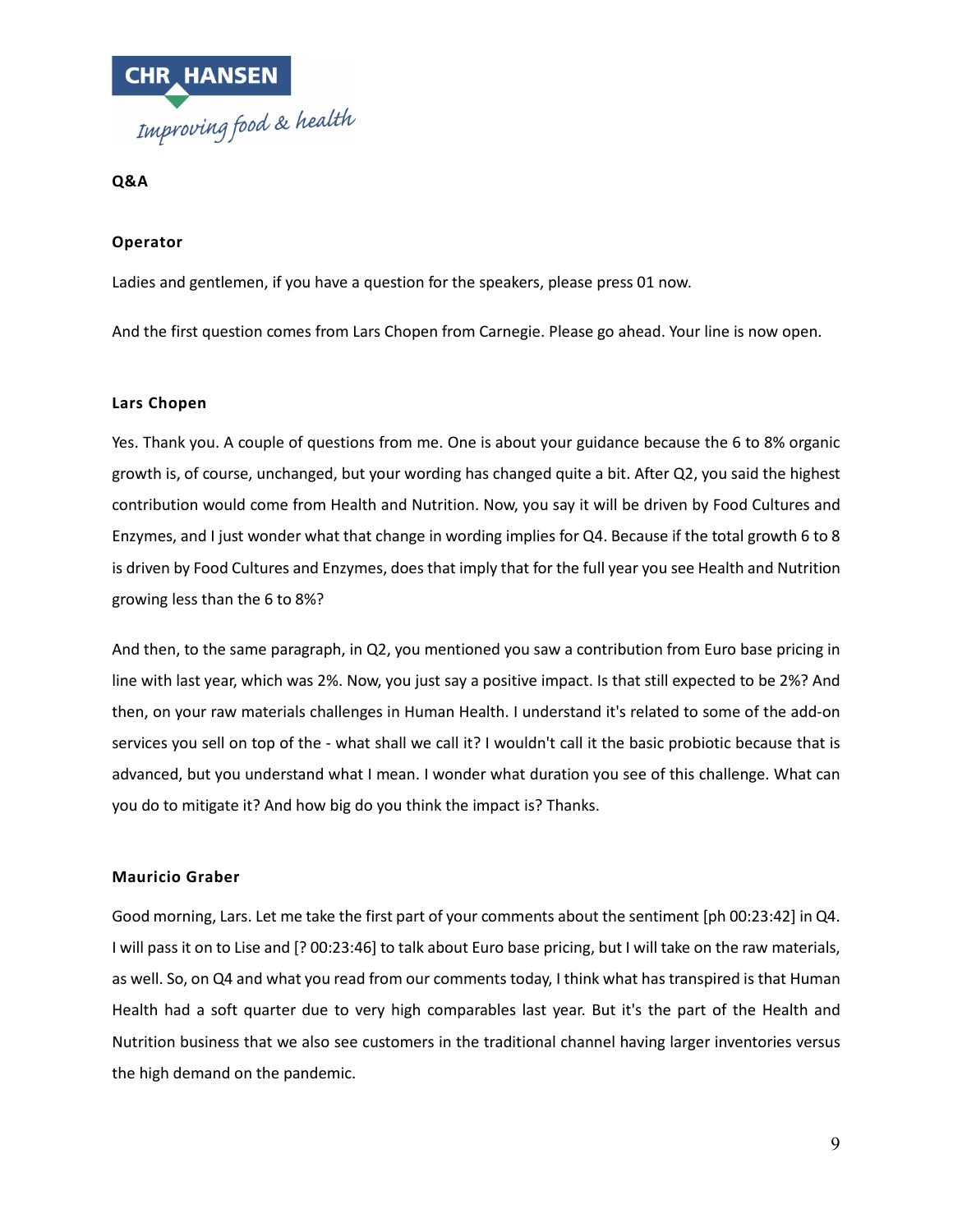

So, versus we've seen Food Cultures and Enzymes signs of better trading conditions and momentum going into Q4. So, I think you read that correctly that we see some upside going into Q4 in Food Cultures and Enzymes, strength in Animal and Plant, and a bit more cautious on Human Health into Q4 due to the factors that I mentioned. And also, because there are a lot of supply chain disruptions in overall, let's say, the ingredient sector, I think we have a narrow and focused portfolio, we're less affected by that, but indeed, in our bulk probiotic sales, we don't face any challenges. But our fully packaged solutions, we do face some challenges that I think largely limit our ability to go and acquire more businesses in Q4. We have plans to see that normalised into fiscal year 22.

With that, Lise, I'll pass it to you for the Euro pricing question.

# **Lise Mortensen**

The Euro pricing impact is expected to be 3% for the full year, which would mean 1 to 2% in Q4.

### **Lars Chopen**

And is it correct that that would be a Euro pricing effect that is one percentage point bigger than you implied after Q2?

# **Lise Mortensen**

I think we said 2 to 3%, as far as I recall. And now, we say 3%.

#### **Lars Chopen**

OK. That's good. Just to get back to your answer, Mauricio. Was I correct in assuming that for the full year you now see Health and Nutrition growing below the six to 8%?

#### **Mauricio Graber**

Lars, we're not guiding on that specifically. What I think we imply is that we see a stronger growth coming now from Food Cultures and Enzymes. I think we guide overall for the Group, and we're not giving specific guidance for the two business areas.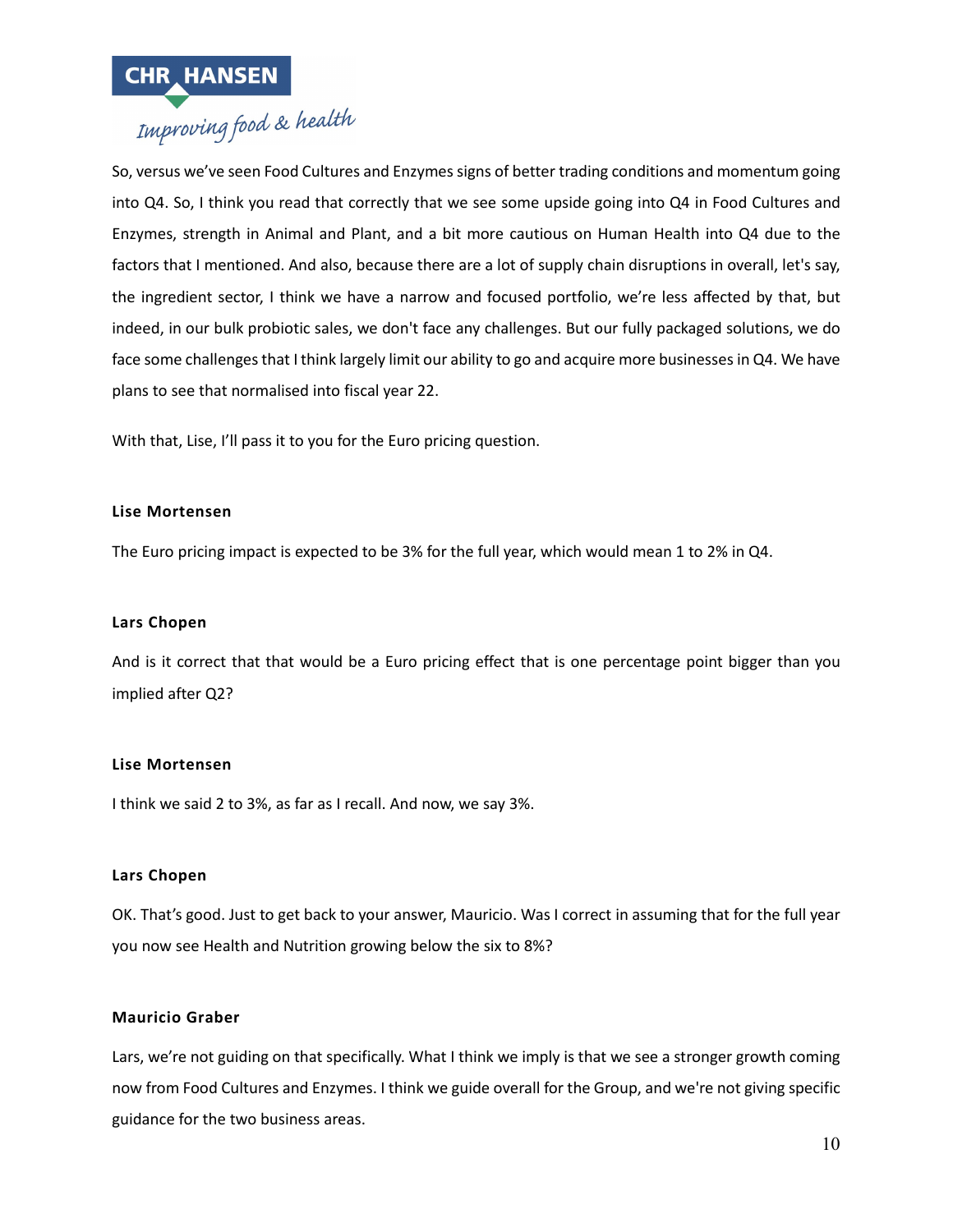

# **Lars Chopen**

That's fair enough. Then, I have a question on Bacthera, actually relating back to your May 31st announcement of the licence to begin to produce. I wonder if you can put some words on how you see revenue ramping up in that business and also, disclosure-wise, going forward? I know as a joint venture it's shown on one line, but will you give additional information that allows us to see the revenue in the EBIT contribution?

# **Mauricio Graber**

Lars, the setup that we have with Bacthera in our announcement was we have a drug substance set up here in Hoersholm [ph 00:27:27], and a drug product setup in Basel where we're able to now produce all the right conditions for pharma-grade probiotics for life biotherapeutics, and supply those to customers for clinical trials. I think, really good questions on Bacthera that we'll probably defer [ph 00:27:51] as we talk about Q4, the full year, and looking into 2022. The market has, on some areas, been affected by COVID and ability to do trials. On the other hand, there's products that are advancing faster to phase three and potential commercialisation. So, we will be giving an update on that in the quarters ahead.

#### **Lars Chopen**

Perfect. Thank you, Mauricio and Lise.

#### **Mauricio Graber**

Thank you.

#### **Lise Mortensen**

Thank you, Lars.

# **Operator**

Thank you. The next question comes from Heidi Vesterinen from Exane BNP Paribas. Please go ahead. Your line is now open.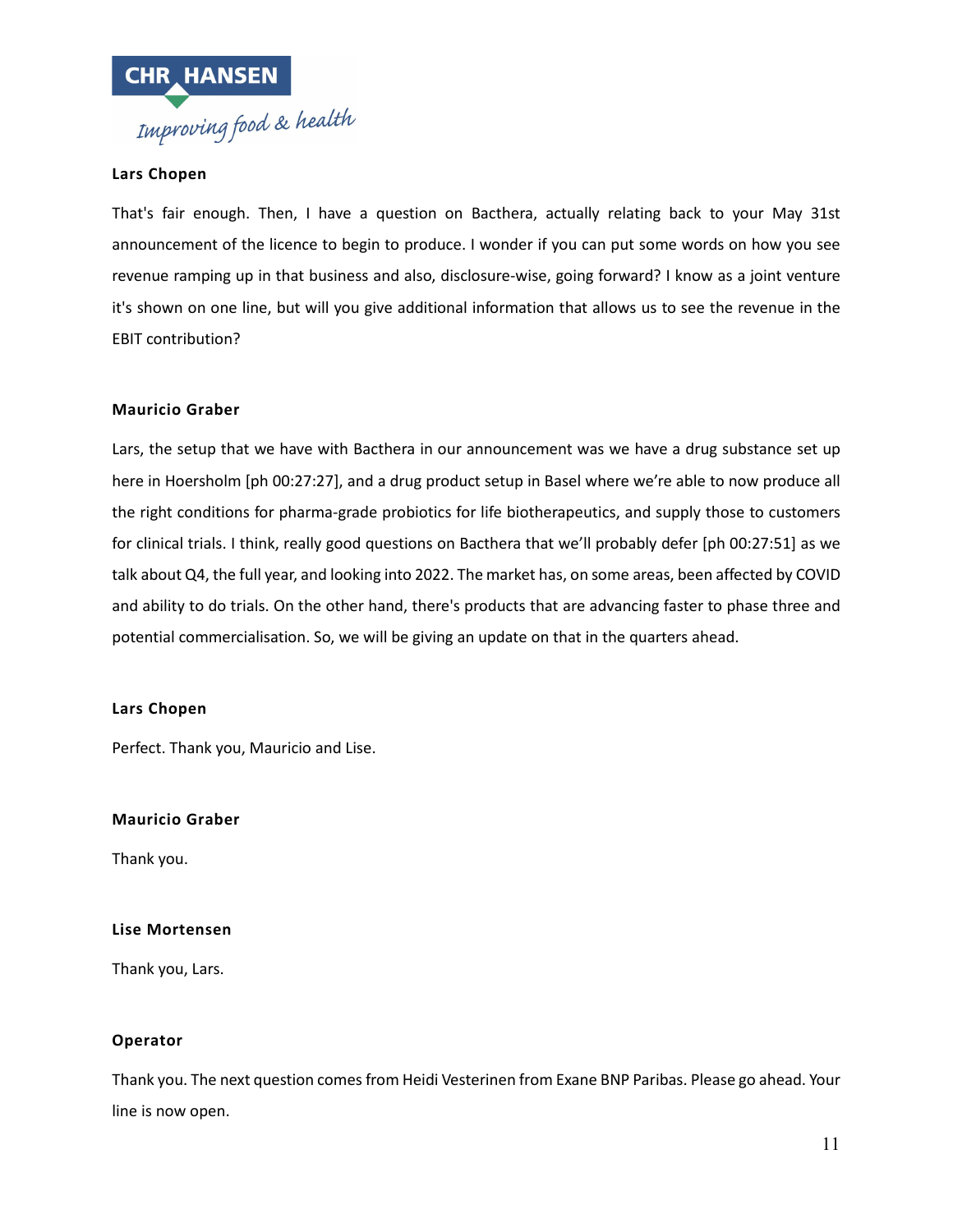

# **Heidi Vesterinen**

Morning. I'll go one by one. First on APAC, please, which was down 6%. Culture sounds less bad, China's improving, but Health and Nutrition is weakening. Could you separate what you're seeing in supplements and infant nutrition, please? That's the first question. Thanks.

# **Mauricio Graber**

Good morning, Heidi. Indeed, Asia Pacific, talking about Human Health, we saw very challenging comparables to last year Q3. It was probably their businesses that had some of the highest comparables, both in dietary supplements and infant formula, and excluding that, I would say our projection for growth in Health and Nutrition going forward in Asia Pacific is quite strong. It's a very dynamic market with strong sales online, and where in markets like China and Korea, we have historically done very, very well. Let's say other than the current parables, I see a strong momentum for that as part of our strategic plan.

### **Heidi Vesterinen**

And could you comment on infant nutrition, please?

#### **Mauricio Graber**

Infant nutrition in Asia Pacific? We saw a high comparable, as I mentioned, Heidi. There's been a lot of moving parts in infant formula in China. Short term, there was a large customer that sold their brands in the Chinese market. There's been concerns about the rate of growth of children in China. On the other side, you have read the same reports that I have read on the government releasing further the policy of number of children you can have in China. So, a longer-term better prospect for growth of infant formula in China.

What I always like to remind is the following: our largest opportunity in China with probiotics is about penetration of probiotics in infant formula, and we continue to see very good engagement and very strong partnership, both with international infant formula owners, as well as with the leading Chinese brands that, by the way, under government regulation, continue to consolidate. So, we are well-positioned to win with the Chinese formula largest players.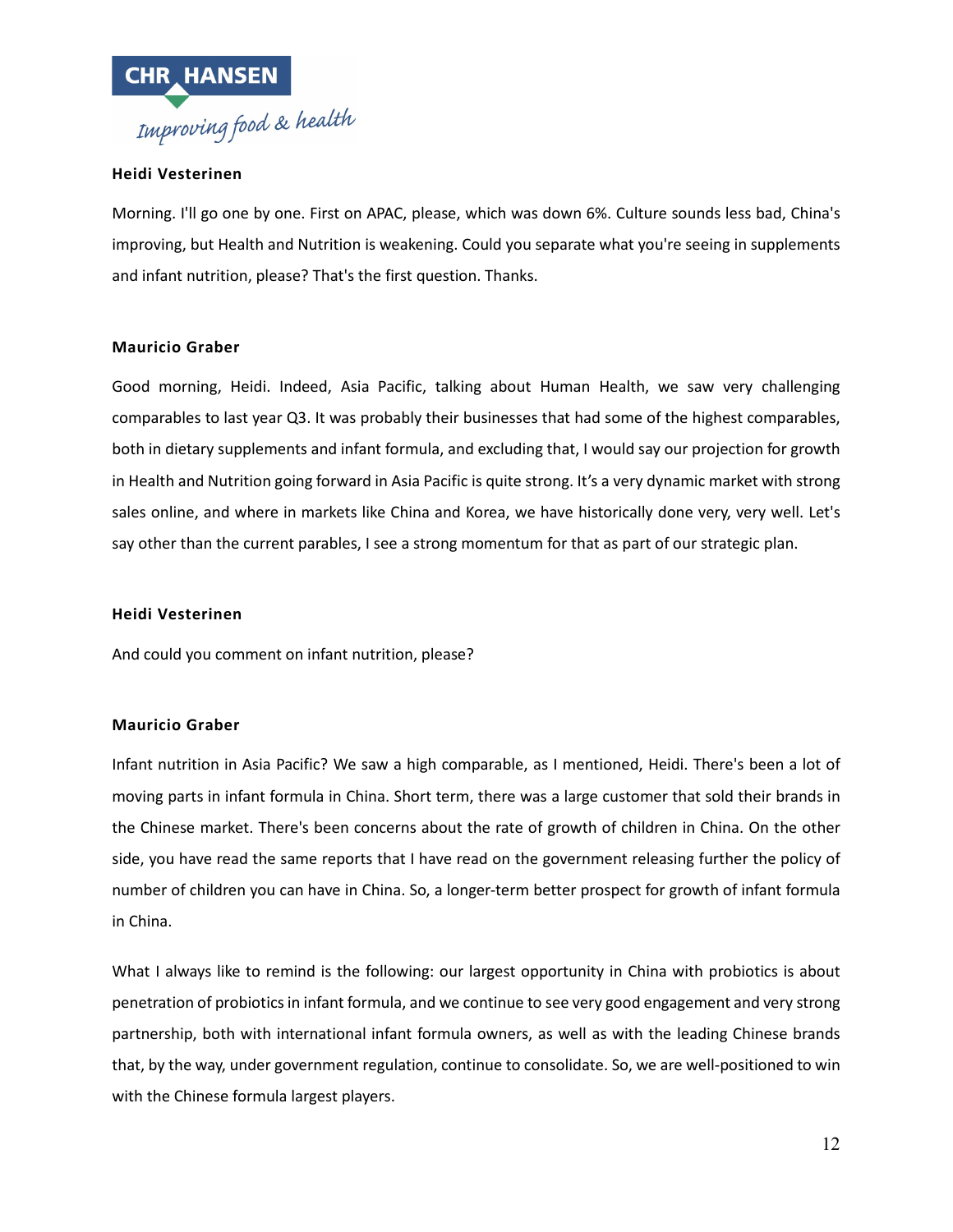

# **Heidi Vesterinen**

And speaking about infant nutrition, given the topic of birth rates declining, it's a global issue, right? We hear about it in Europe and other regions. What have you seen in other regions in that segment?

# **Mauricio Graber**

What we continue to see, Heidi, is honestly that premiumisation infant formula is the largest trend. So, for us, the success and the growth in infant formula will be about our best documented probiotic strains playing a role in premiumisation. And obviously, the adoption of HMO into the infant formula formulations in the largest markets, first, in the North American market, and second, in the Chinese market, once it's approved, will play a fundamental role for our growth in infant formula.

# **Heidi Vesterinen**

Thanks. And then, a few on the raw material shortage. What exactly is the raw material that is in short supply, and how long do you expect an impact? And I'm also wondering if this is mainly a volume effect, or do you also expect a gross margin effect? I'm just wondering if you can pass on extra procurement costs that you might incur because of this situation.

# **Mauricio Graber**

Heidi, because of, let's say, competitive reasons, we're not going to narrow this to a single raw material. I think I've commented that it's related to our full package solutions in Human Health probiotics. So, we have mitigated the challenges with great work of ourselves and Operation Planning team to be able to supply all of our orders in hand. But we will not be able to pursue incremental businesses in Q4. As mentioned earlier, we expect the situation to normalise for fiscal year '22. First of all, we are not as impacted as many other players that have broader portfolios with the overall inflationary trends, but we have a strong customer relationships and good pricing power to be able to pass through any inflationary impacts.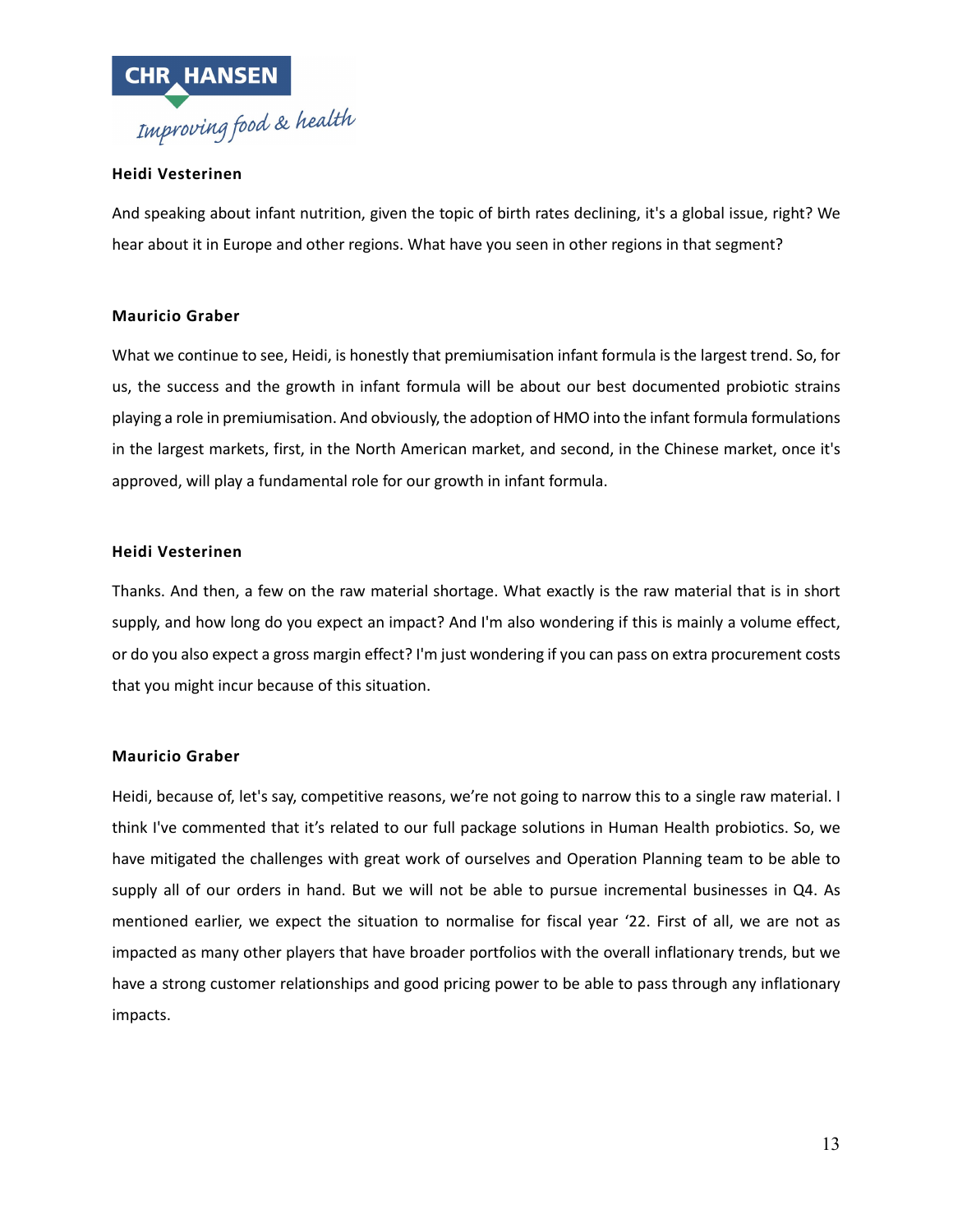

# **Heidi Vesterinen**

So, it sounds like it's mainly a volume effect. And then, last question on this topic. You said the fullypackaged solutions business is impacted. So, if there's a global shortage of this raw material, why wouldn't your customers, who are packaging on their own, also get affected, impacting the rest of your business?

#### **Mauricio Graber**

I think everybody is affected by some challenges in the raw material supply chain, Heidi.

# **Heidi Vesterinen**

So, is it possible that the non-fully-packaged solution part of your business has an impact due to that?

# **Mauricio Graber**

I don't think so, because we have good visibility into the orders and the engagement with customers. But as you have seen, as we have talked about the slowdown that has played, that may very well play a role into what we have seen.

#### **Heidi Vesterinen**

OK. Thank you.

# **Operator**

Thank you. Our next question comes Soeren Samsoe from SEB. Please go ahead. Your line is now open.

#### **Soeren Samsoe**

Yes. Thank you. Hello. The first question is on Food Cultures and Enzymes. I was just wondering if you give some more colour on your slightly high expectations for the rest of the year. Is it more due to that there's less [? 00:34:59] from China, or is it more that you see higher growth in meat and bio-protection, for example? And then, the second question is regarding China and yoghurt. Its market data seemed to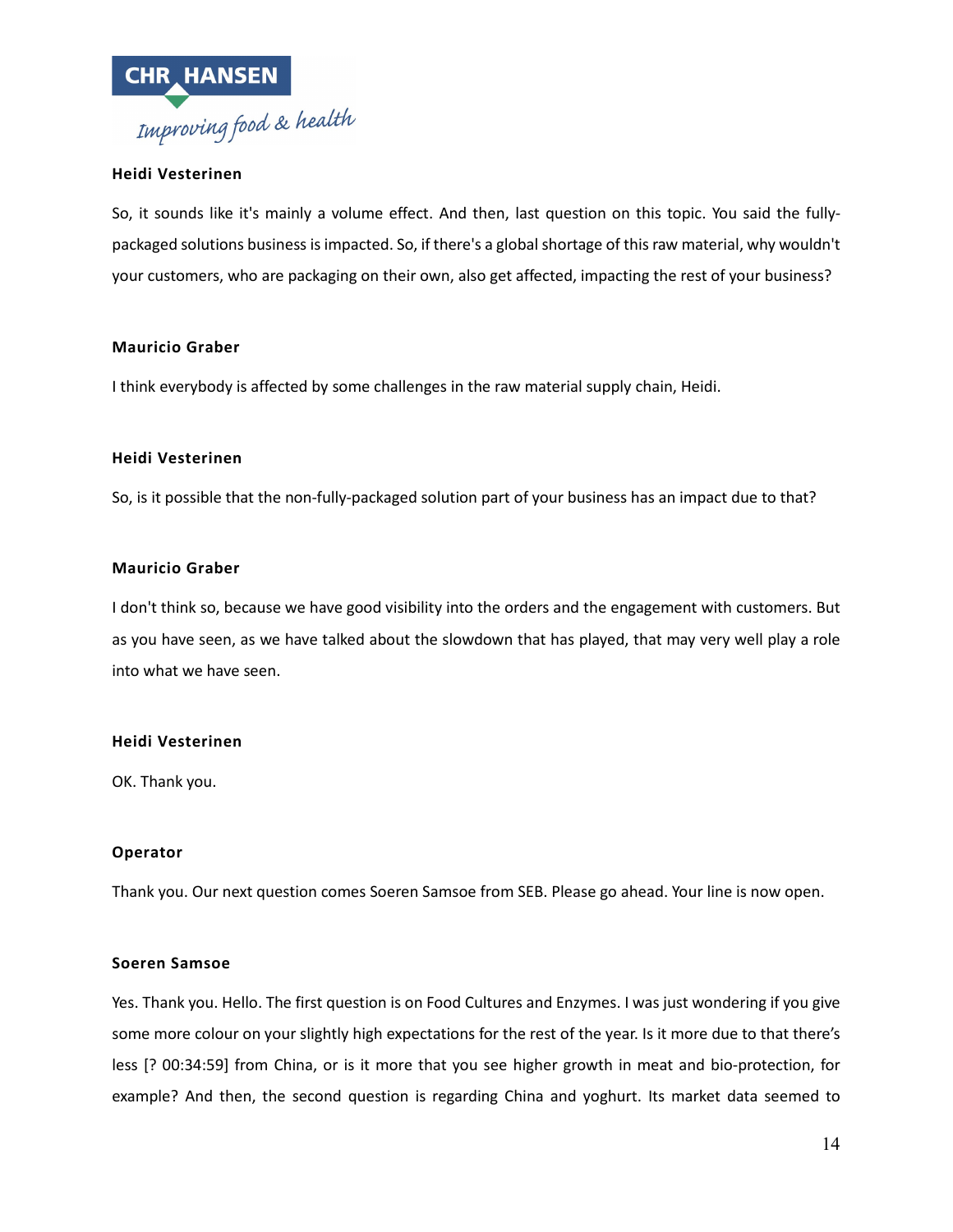

indicate a slight change of dynamics, where ambient yoghurt is not gaining so much market share from chilled. Is that also a trend that you are seeing? Let's start with those two questions.

# **Mauricio Graber**

Hi, Soeren. Good morning. FC&E: indeed, you highlight some of the key points that we see positive momentum. I would say there is positive momentum in cheese. We see good momentum in cheese, where you see continued in-home consumption and a stronger demand for some of the cheese varietals related to food service, whether it's mozzarella or cheddar; strong global demand in those areas, good momentum in cheese. We have mentioned that we have a very strong pipeline in bio-P, but at least, as I mentioned, it will take 12 months or so to see that reflected, monetised into revenue. But we also see the same dynamic that you see in China. Comparables will ease, and we see the balance between ambient and chilled, although at the much reset baseline where it is today, both hopefully poised for a return to more normalised consumption levels.

#### **Soeren Samsoe**

OK. And the question on ambient yoghurt in China?

#### **Mauricio Graber**

Yeah, I think that what you mention is that ambient doesn't seem to be gaining share from chilled, and that's consistent to what we see, although I mentioned at the much lower levels of consumption, given the high growth of drinking milk that is currently taking place in China.

#### **Soeren Samsoe**

And I seem to have seen that IFF, your main competitor in yoghurt cultures, has launched quite strong products for ambient yoghurt in China, which allows for live cultures in the finished yoghurt product. Do you have a similar product, and if not, is this a risk to your market share in ambient yoghurt in China?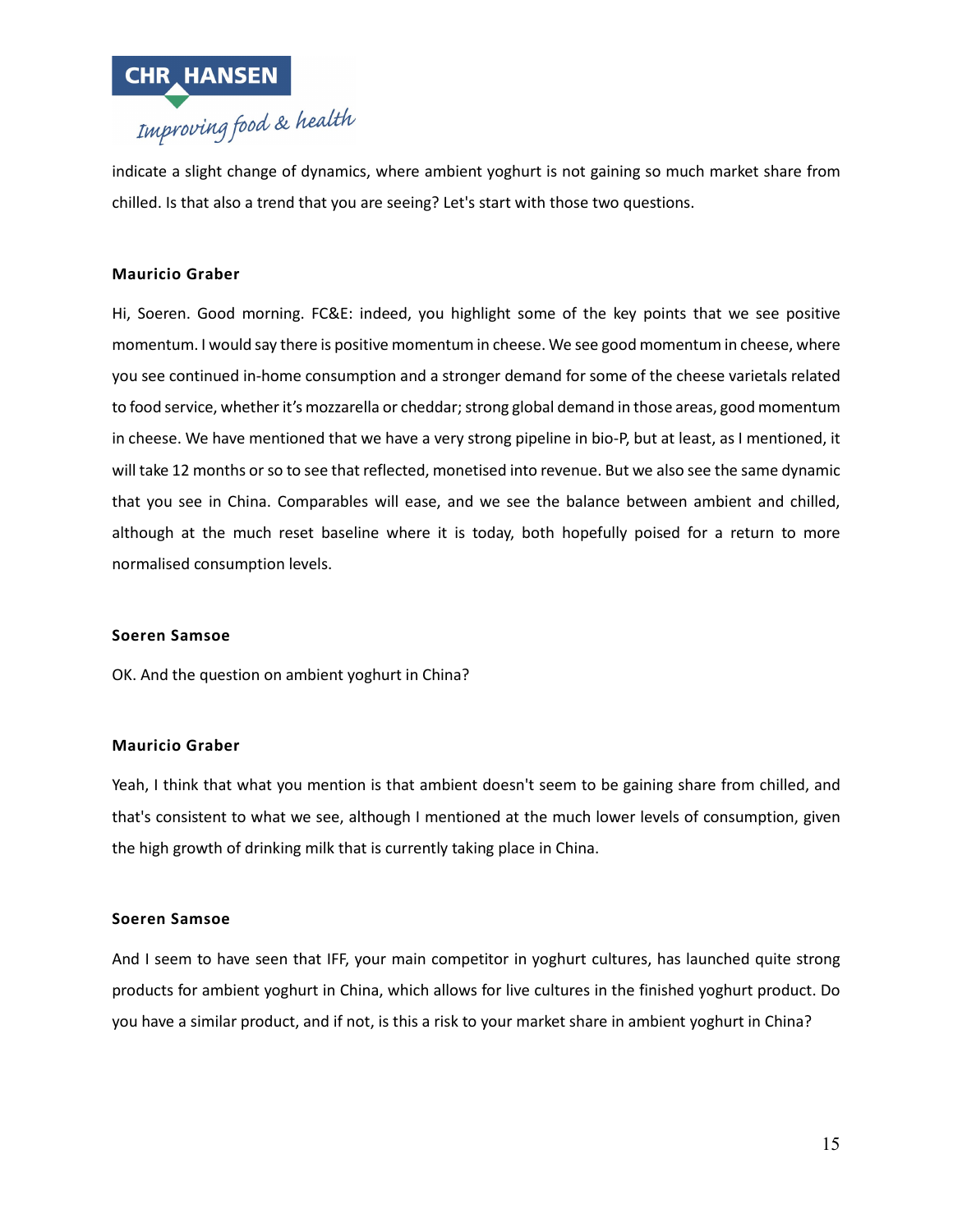

# **Mauricio Graber**

No. Our collaboration with customers in China, both in ambient and in chilled, and the products that we have to service those segments, we consider those to continue to be industry-leading, so we don't see any major challenges. We have strong competitors, and I think the innovation of competitors pushes us also to continue to be one step ahead in innovation.

#### **Soeren Samsoe**

OK. Thank you.

### **Operator**

Thank you. Our next question comes from Charles Egan from UBS. Please go ahead. Your line is now open.

#### **Charles Egan**

Good morning, Mauricio. Good morning, Lisa. Just two questions from me, please. Firstly, I just wanted to dig into the retention of the lower end of the full year organic sales growth guidance of 6% because, when I look at the 8% year-to-date performance, the low end would require around flattish in Q4. So, I'm asking, do you fear there's still some inventory de-stocking to come or inventory normalisation, particularly in H&M? That's question number one. And the second question was just picking up on your comments around FC&E in response to an earlier question and momentum in recent trading. Is that comment largely related to trends in China, or was it a more broad statement, Mauricio? Thank you.

#### **Mauricio Graber**

I'll comment on the FC&E, and then, pass it on to Lise for guidance. No, the comment on FC&E was broader. It's a business where we have, as I mentioned in the call, launched a lot of innovation specifically for dairy, and we see very strong engagement with customers across all the innovation platforms. So, our VEGA launch for plant bases, although from a very small base, is growing very strongly; our launch of FRESHQ third generation has had a very high engagement with customers; we continue to see our enzyme business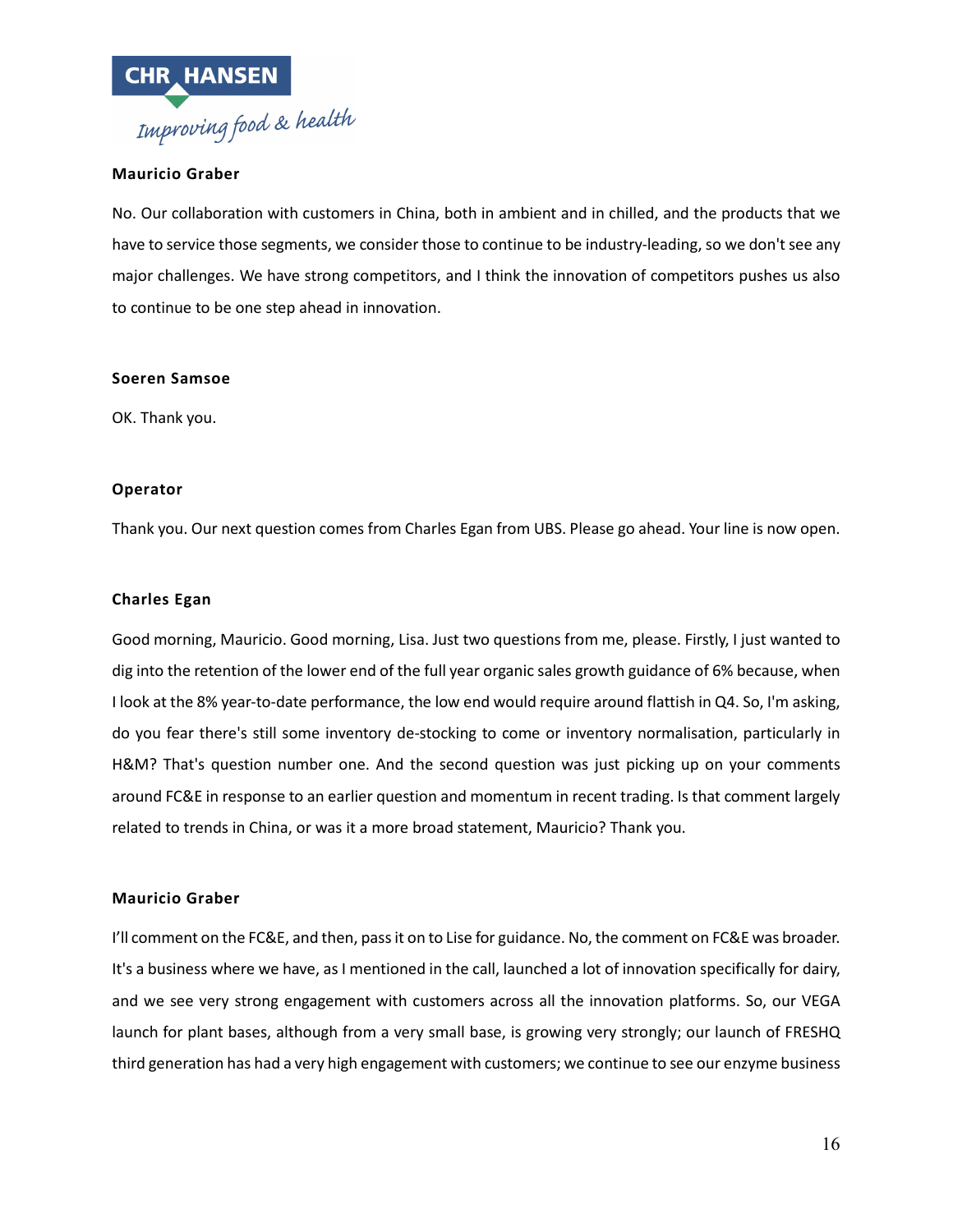

perform very well; and the new generation of cultures that we launched is also continuing to drive good growth and momentum. So, it's broad and global the comment on FC&E.

Lise, on to you for the questions on guidance.

# **Lise Mortensen**

Yes, keeping the guidance at 6 to 8%, while we are at 8% year-to-date, should certainly be seen in the light of that we still operate in uncertain times. What we've talked to here is that we do see positive tendencies in FC&E, but we have also just experienced a quarter with Human Health below satisfactory results, and as also said, Human Health is expected to post another soft quarter. So, you can see, in the light of that, yes, at the lower end of the range is not our ambition, but we're living in uncertain times, which is why we keep the 6 to 8%, and we feel that, of course, that we are well on track to land it.

# **Charles Egan**

Super. Thank you.

#### **Operator**

Thank you. And as another reminder, if you do wish to ask a question, please press 01 on your telephone keypad.

And the next question comes from Christian Ryom from Nordea Markets. Please go ahead. Your line is now open.

#### **Christian Ryom**

Hi. Good morning. First, a question on the Food Cultures and Enzymes division. As I understand you, you're seeing improving momentum in demand from the food services, particularly in North America. Can you give some clarity on how far progressed you see the recovery in food services globally, and whether you expect a similar dynamic across the EMEA region, so that increased demand from food service doesn't crowd out demand from in-home? I'll start with that question.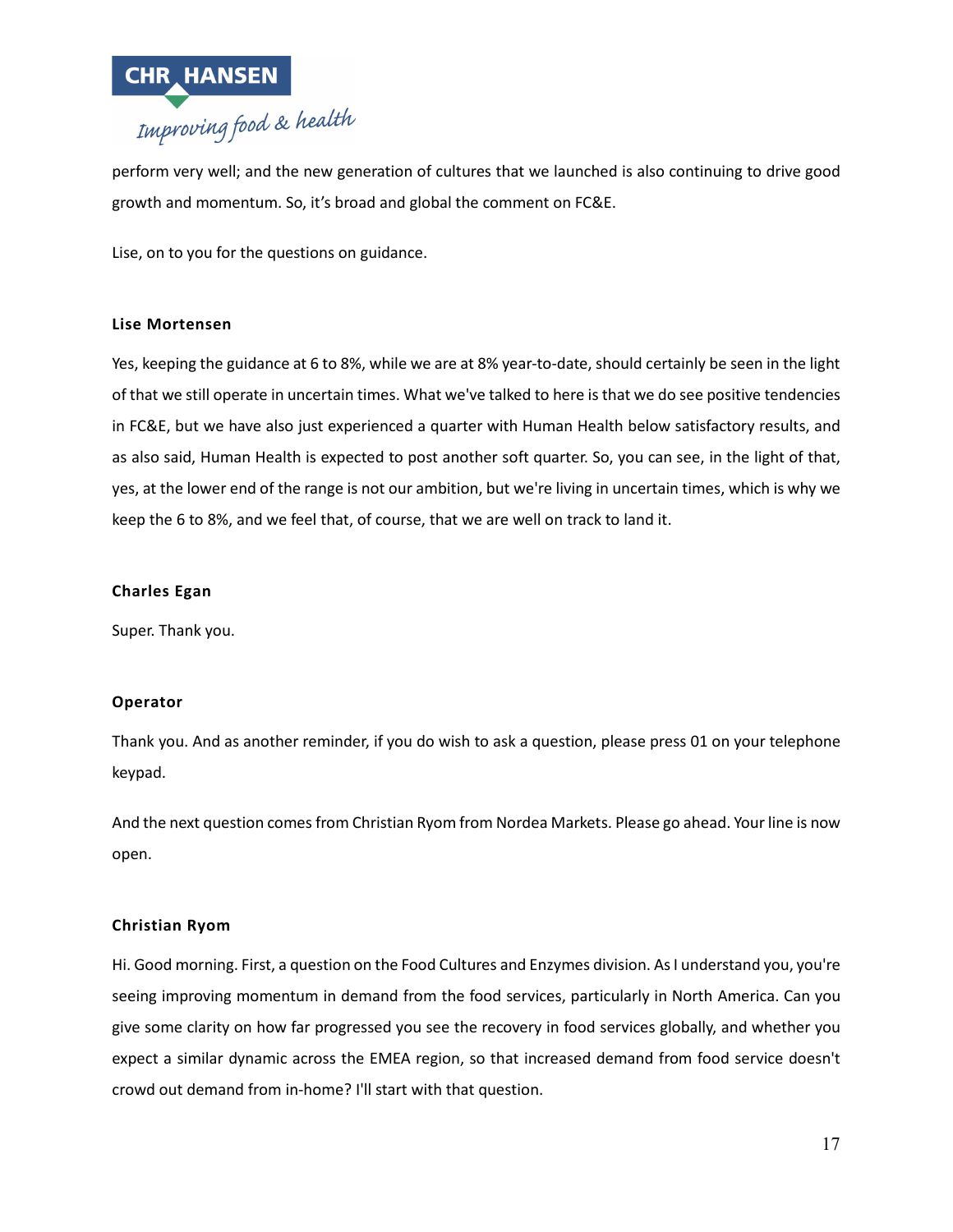

# **Mauricio Graber**

Yes. Thank you. I would remind just that as Chr. Hansen, we are largely a retail company from a channel point of view. Our largest exposure to food service is really in North America, in the cheese market, so that's why we mentioned that. I do not expect any impact or shift patterns from the reopening of society or the growth in food service that would negatively affect our European business. We have limited exposure to food service, and mainly in the North American cheese market.

# **Christian Ryom**

OK. Thank you. That's very clear. And then, just a couple of quick questions on the Health and Nutrition business. First, on your outlook for the HMO franchise. Can you elaborate a bit on the extent to which new registrations are required to significantly lift sales from the current level? And when do you expect those registrations to arrive?

### **Mauricio Graber**

First of all, I can say with a lot of conviction that all the work that we are doing in HMO validates our strategic move into the space. We think that HMO will be highly synergistic with our probiotic franchise. We believe that HMO will play a substantial role in the premiumisation of infant formula. Now, the key growth in the HMO business will come from the launches in the US market, and where registration has been completed, FDA approval has been granted, and the next big thing after that will be the registrations approvals of the Chinese market.

That, we expect is going to take long. We don't expect that to happen before 23/24, but that will open up important access to the Chinese market. But indeed, these are products that will require registration of every single HMO. We are now in the process of commercialising the first five, six HMOs that are the most representative by volume in Mother's milk [ph 00:44:39].

# **Christian Ryom**

OK. Thank you. And then, just a question, for clarification, on your guidance for the revenue contribution of your acquired businesses. Going by the year-to-date revenue, the 100 million that you're guiding for